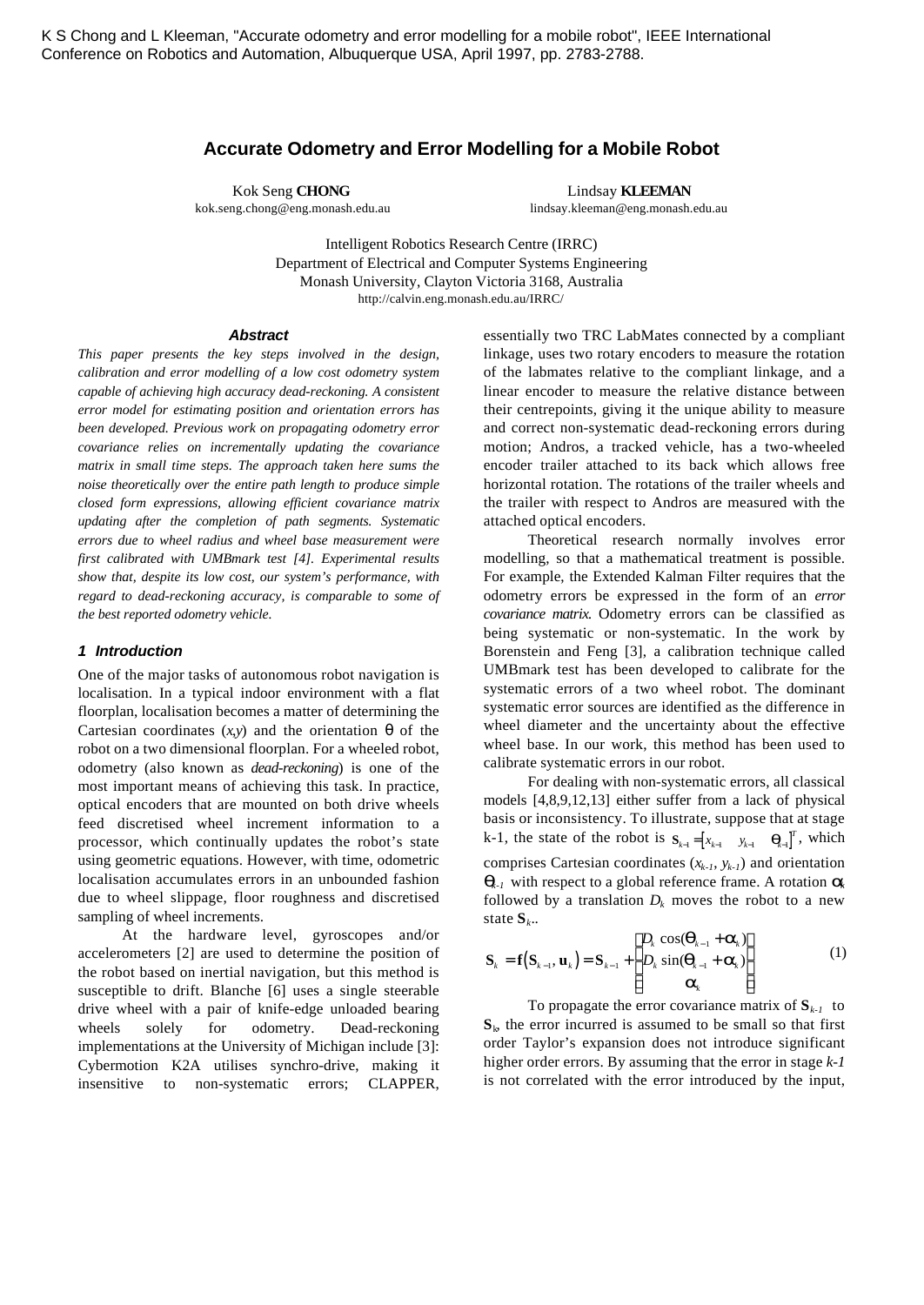the covariance matrix of stage k,  $Cov(S_k)$ , can be evaluated as follows,

$$
\mathbf{Cov}(\mathbf{S}_k) = \nabla_{\mathbf{s}_k} \mathbf{fCov}(\mathbf{S}_{k-1}) \nabla_{\mathbf{s}_k} \mathbf{f}^T + \nabla_{\mathbf{u}_k} \mathbf{fCov}(\mathbf{u}_k) \nabla_{\mathbf{u}_k} \mathbf{f}^T
$$
 (2)  
where  $\nabla_{\mathbf{s}_k} \mathbf{f}, \nabla_{U_k} \mathbf{f}$  are the Jacobians of **f** with respect to  
 $\mathbf{S}_k$  and  $\mathbf{U}_k$ , respectively, and

$$
\mathbf{Cov}(\mathbf{u}_k) = \begin{bmatrix} \mathbf{s}_p^2 & 0\\ 0 & \mathbf{s}_a^2 \end{bmatrix}
$$
 (3)

In the authors' opinion, the major problem with this treatment is that there is no physical basis in assuming that the translation error is uncorrelated with the rotation error [8,4,12,13]. Model parameters do not reflect the physical characteristics of the system, hence they are difficult to obtain experimentally.

The model is also inconsistent. For the same path, if propagation of error is done in multiple parts, the model yields different solutions. To illustrate, suppose that  $\mathbf{S}_{k-1} = \begin{bmatrix} 0 & 0 & 0 \end{bmatrix}^T$  $\mathbf{C}_{{\mathbf{I}}_{k-1}} = \begin{bmatrix} 0 & 0 & 0 \end{bmatrix}^T$  and  $\mathbf{Cov}(\mathbf{S}_{k-1}) = \mathbf{0}$ . Compare the

following two scenarios :

(i) 
$$
\mathbf{u}_{k0} = [2 D \quad 0]^T
$$
 with  $\mathbf{Cov}(\mathbf{u}_{k0}) = \begin{bmatrix} \mathbf{s}_{D0}^2 & 0 \\ 0 & \mathbf{s}_{a0}^2 \end{bmatrix}$ .  
From equation (2),  $\mathbf{Cov}(\mathbf{S}_k) = \begin{bmatrix} \mathbf{s}_{D0}^2 & 0 & 0 \\ 0 & 4D^2 \mathbf{s}_{a0}^2 & 2D\mathbf{s}_{a0}^2 \\ 0 & 2D\mathbf{s}_{a0}^2 & \mathbf{s}_{a0}^2 \end{bmatrix}$ 

(ii)  $\mathbf{u}_{k1} = \begin{bmatrix} D & 0 \end{bmatrix}^T$  $\mathbf{u}_{k} = \begin{bmatrix} D & 0 \end{bmatrix}^T$  followed by  $\mathbf{u}_{k} = \begin{bmatrix} D & 0 \end{bmatrix}^T$ , with  $Cov(u) = \begin{vmatrix} S_{D1}^2 \end{vmatrix}$ 2 0  $=\left[\begin{array}{c} 0 \\ 0 \end{array}\right]$  $\left[\begin{array}{cc} 0 & \frac{2}{a} \end{array}\right]$ *s*  $\begin{bmatrix} 2 \\ a \end{bmatrix}$ . By applying equation (2) twice,  $Cov(S_k)$ *D*  $D^2$ **S**<sub>a1</sub> 3D *D* = L L L L L  $\overline{\phantom{a}}$ J  $\overline{\phantom{a}}$  $\overline{\phantom{a}}$  $\overline{1}$  $2\mathbf{s}_{p_1}^2$  0 0 0  $5D^2S_{a1}$  3 0  $3Ds_{a1}^2$  2 2<br>D1  $^{2}S_{a1}$  3Ds<sup>2</sup><sub>a1</sub>  $\frac{2}{a}$   $2S_{a1}^2$ *s*  $s_{\text{a}1}$  3Ds  $s_{a1}^2$   $\frac{3Ds_a}{2s_{a1}^2}$ *a a*

Even by setting  $Cov(u_{k0})=2\mathcal{L}ov(u_{k1})$ , the two cases yield different final state error covariance, even though they lead to the same final state by following exactly the same path. This problem has been resolved [4] by performing error propagation for every time increment on the wheel encoders. This approach is conceptually similar to numerical integration but suffers a high computational cost. Also no physical justification for the error model has been offered.

The theoretical work by [14] has introduced a more realistic, physically-based error model for an arbitrary circular arc motion. The result is a model which is very accurate for large wheel turn variance, but limited in its applicability to a range of rotation angles. For large rotation angles, the robot path has to be divided into small segments in which the total turning angle is within the limitation of the model.

Other methods of representing position error includes the 'circular-error probable' (CPE) by [11] which is questionable because it is well known that the position error is usually not equal in all directions. [10] has proposed the use of equal-error probability *isoline* and has outlined some ways of growing the isoline as the vehicle moves. It remains uncertain whether new and sound methods could be developed to make use of them.

The new non-systematic error model developed by the authors has a strong physical basis which is closely related to the odometry design of our robot, Werrimbi. The model also generates error representation in the form of a error covariance matrix, which is the standard operating block for a multitude of noise filtering tools. Unlike the model illustrated earlier, the new model is consistent in a multiple path segments scenario. The computational load in incrementally updating the covariance matrix in small time steps, as done in [4] has been removed because simple close form formulae have been derived for three simple path types: (I) circular arc motion (II) straight line (III) rotation about the centre of the axle. Complex paths can be divided into a small number of sections which can be approximated by the aforementioned cases, hence the model can be applied on a section by section basis. Unlike the model in [14], it is valid for arbitrary distance and rotation angle. Even though the model by [14] is more accurate when the errors are large, compared to the first order accuracy of the new model, in the authors' opinion, should the robot be operating in conditions likely to incur large errors, an accurate representation of these large errors is inconsequential. Instead, preventive measures should be adopted to avoid such errors, such as employing external referencing. Our odometry model can then be used to optimally combine other sensors with odometry.

The remainder of this paper is organised into six sections: Section 2 presents the odometry system, and states, with justification, the key assumptions being incorporated into the model. Section 3 describes the UMBmark test used for reducing systematic errors and lists the key equations used. This is followed by section 4 on the derivation of the proposed non-systematic error model and its properties. The details and results of calibration of systematic errors and validation of the proposed error model constitute section 5. Lastly, section 6 is the conclusion which suggests possible future extensions of the model.

#### *2 STEP ONE: Robot Design and Assumptions*

Werrimbi has two pairs of wheels: drive wheels and encoder wheels. The encoder wheels are as sharp-edged as practically possible to reduce the wheel base (*B*) uncertainty, and are unloaded because they are independently mounted on linear bearings which allow vertical motion, hence the problem of wheel distortion and slippage is minimised. The idea of unloaded wheels can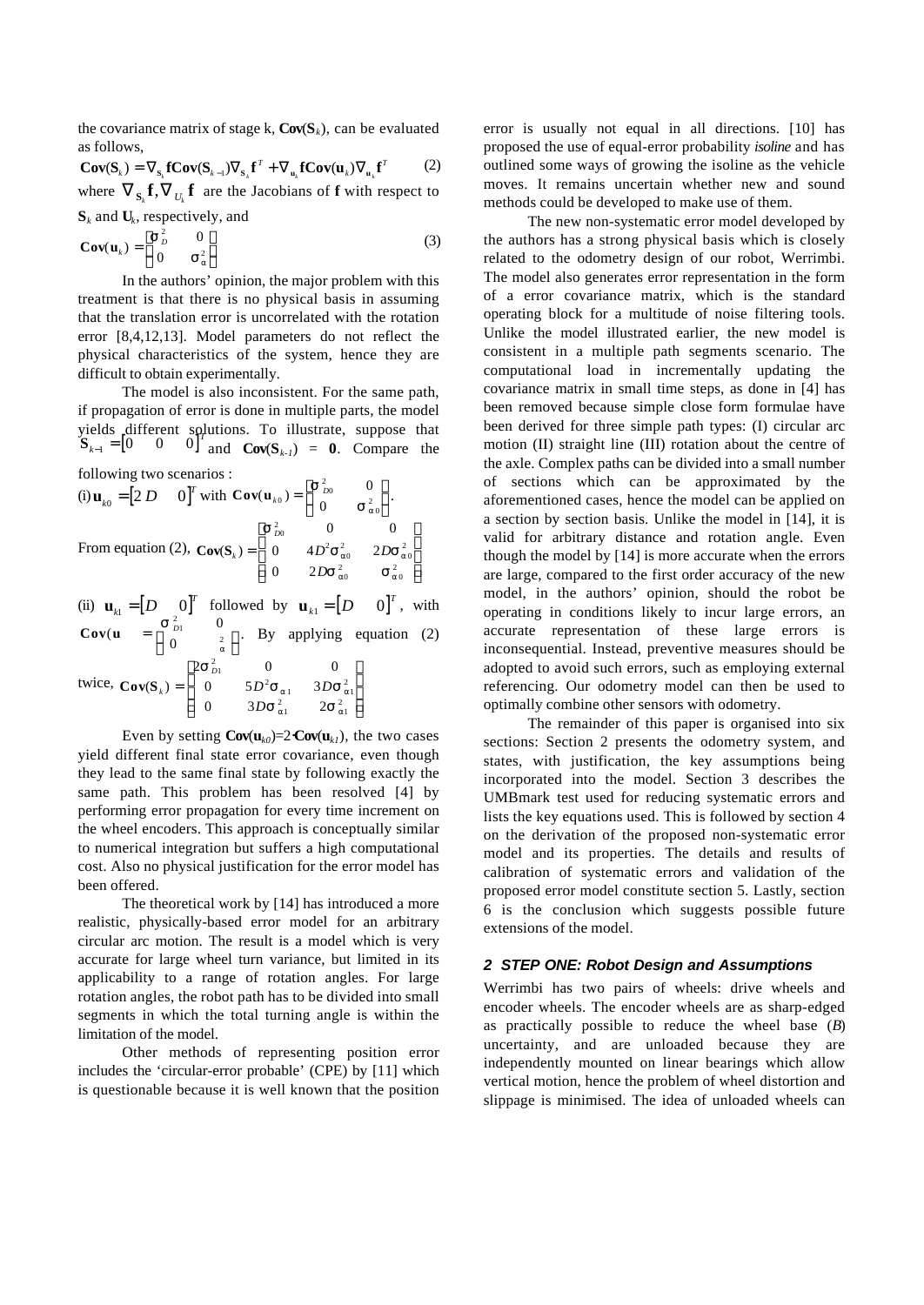to assume that for a short unit of travel, the error incurred on both wheels are uncorrelated. because the two drive

separate optical shaft encoders are used to gather odometry information. This assumption is also adopted in



**Figure 1 : (Left) Werrimbi, the sonar sensing robot (Right) Design of the accurate odometry system**

Our work takes the assumption one step further. For a short unit of travel, the error is assumed to be zero mean, and white, that is, uncorrelated with the previous or next unit of travel. The variance of the cumulative error is then the sum of the variance of each statistically independent unit. This leads to a reasonable assumption that the variance of each unit of travel is proportional to the distance travelled

$$
\mathbf{S}_L^2 = k_L^2 |d_L| \qquad \mathbf{S}_R^2 = k_R^2 |d_R| \tag{4}
$$

where  $d_L$  and  $d_R$  are the distances travelled by each wheel, and  $k_L^2$  and  $k_R^2$  are constants with unit m<sup>1/2</sup>.

## *3 STEP TWO: Calibration of Systematic Error Using UMBmark Test*

UMBmark test [3] is used to calibrate wheel base error and unequal wheel diameter error. Briefly, the robot is programmed to travel a square path of side *D* in the clockwise sense (CW) *n* times, and the offsets of the final Cartesian coordinates from the initial Cartesian coordinates,  $ex_{i,CW}$ ,  $ev_{i,CW}$  are recorded. The experiment is repeated for the counterclockwise sense (CCW) and  $ex_{i,CCW}$ ,  $ey_{i,CCW}$  are recorded. The 'tuning factors' required to be incorporated into the software to counteract the effect of the systematic errors are calculated from the weighted Cartesian offsets in both senses. In summary, the centres of gravity of the offsets can be computed from their averages

$$
x_{c.g,CW/CCW} = \frac{1}{n} \sum_{i=1}^{n} ex_{i,CW/CCW}
$$
  

$$
y_{c.g.,CW/CCW} = \frac{1}{n} \sum_{i=1}^{n} ey_{i,CW/CCW}
$$
 (5)

With the two pairs of centres of gravity, the tuning factors for the wheel base, the radius of left wheel and the radius of right wheel,  $c_b$ ,  $c_l$  and  $c_r$ , can be found by following this sequence of computations:

$$
\mathbf{a} = average\left(\frac{x_{c.g.CW} + x_{c.g.CCW}}{-4D}, \frac{y_{c.g.CW} - y_{c.g.CCW}}{-4D}\right) \tag{6}
$$

$$
\mathbf{b} = average\left(\frac{x_{c,g,CW} - x_{c,g,CCW}}{-4D}, \frac{y_{c,g,CW} + y_{c,g,CCW}}{-4D}\right) \tag{7}
$$

$$
E_d = \frac{D + B\sin(\mathbf{b}/2)}{D - B\sin(\mathbf{b}/2)}
$$
(8)

$$
c_b = \mathbf{p}/(\mathbf{p} - \mathbf{a})\tag{9}
$$

$$
c_l = 2 / (E_d + 1)
$$
 (10)

$$
c_r = E_d c_l \tag{11}
$$

and finally, the measure of dead-reckoning accuracy for systematic errors is defined in [3] as

$$
E_{\max, syst} = \max\left(\sqrt{x_{c.g,CW}^2 + y_{c.g,CW}^2}, \sqrt{x_{c.g,CCW}^2 + y_{c.g,CCW}^2}\right)
$$
 (12)

# *4 STEP THREE: The New Non-systematic Error Model*

With the new non-systematic error model, the entire path travelled by the robot is treated as consisting of *k* small segments. Propagation of error covariance is required to be done *k* times to obtain the error covariance of the final state. This section shows that it is possible to obtain a closed form solution for this model, as k approaches infinity. The solution for a general circular arc motion is first developed. The solutions for two special cases, straight line motion and on-spot turn are then obtained by suitably taking limits.



**Figure 2 : Initial and final state of the robot after following a circular arc trajectory**

Suppose that at segment *k-1*, the state of the robot is  $S_{k-l}$ . It then propels its left wheel by  $L_k$  metre and its right wheel by  $R_k$  metre, to bring the robot to a new state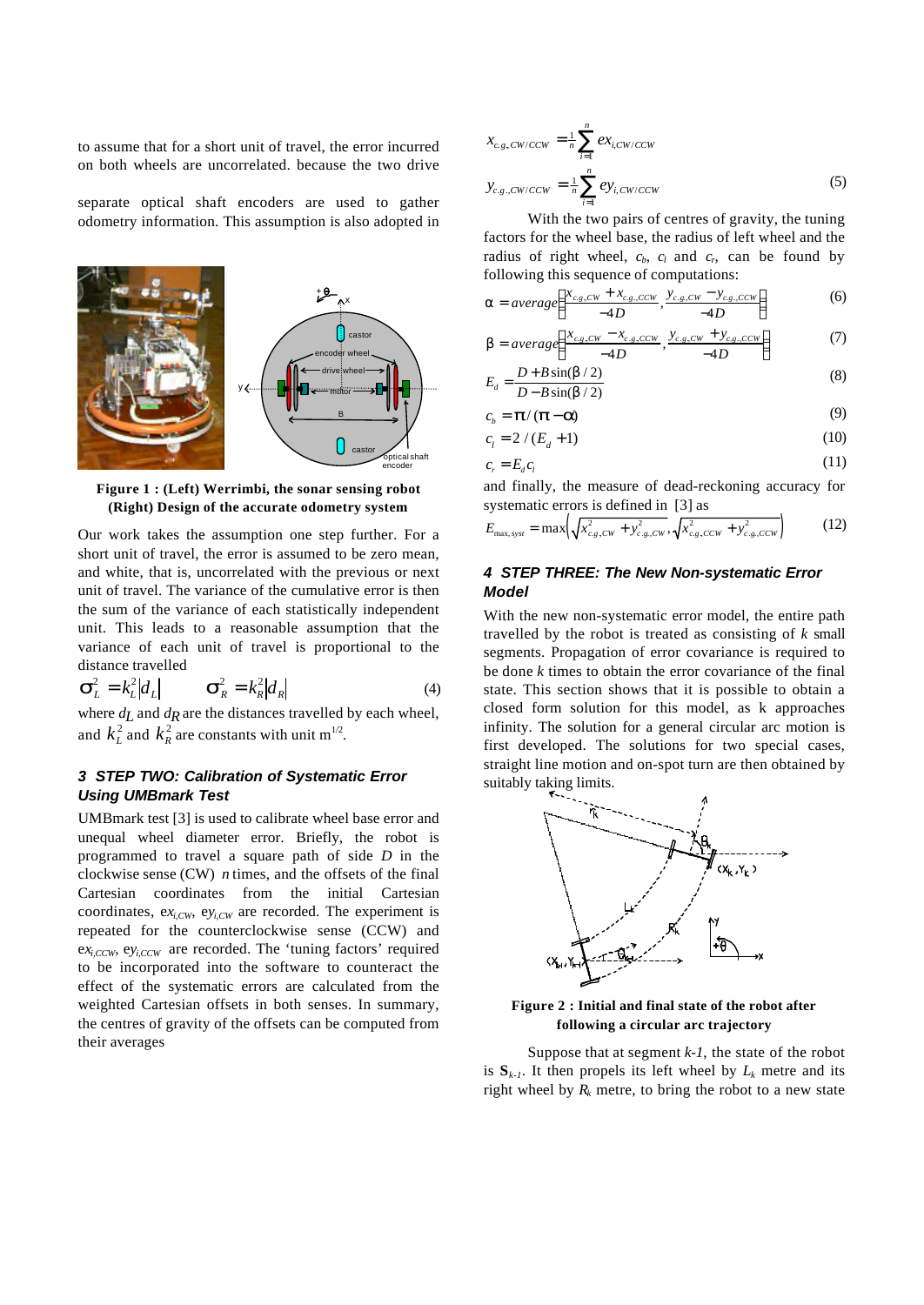**S***k* . Over an infinitesimal time increment, the speed of the wheels can be assumed constant, hence the path takes on a circular arc trajectory with constant radius of curvature  $r_k$ . Refer to Figure 2.

Based on the constant radius of curvature assumption, the following transition equation can be derived:

$$
\mathbf{S}_{k} = \mathbf{f}(\mathbf{S}_{k-1}, \mathbf{u}_{k}) = \mathbf{S}_{k-1} + \begin{bmatrix} r_{k} \left[ \sin \mathbf{q}_{k-1} - \sin \left( \mathbf{q}_{k-1} + \frac{R_{k} - I_{k}}{B} \right) \right] \\ r_{k} \left[ \cos \left( \mathbf{q}_{k-1} + \frac{R_{k} - I_{k}}{B} \right) - \cos \mathbf{q}_{k-1} \right] \\ \frac{R_{k} - I_{k}}{B} \end{bmatrix}
$$
(13)

where  $r_k$  is the instantaneous radius of curvature,

$$
r_k = \frac{B}{2} \left( \frac{L_k + R_k}{L_k - R_k} \right) \tag{14}
$$

where  $\mathbf{u}_k = \begin{bmatrix} L_k & R_k \end{bmatrix}^T$ . The next step is to

propagate the error covariance matrix associated with (*k-* $I$ <sup>th</sup> stage to the  $k^{th}$  stage using equation (2). Now suppose that the arc segment is infinitesimally small, and the full path actually comprises k such segments being concatenated from end to end. The initial state of the robot is  $S_0$  which is at the starting end of the first segment and the last segment is  $S_k$  which is the destination of the last segment.

The expression for covariance propagation can be recursively expanded (like a Markov process),

$$
\mathbf{Cov}(\mathbf{S}_{k}) = \nabla_{\mathbf{S}_{k}} \mathbf{fCov}(\mathbf{S}_{k-1}) \nabla_{\mathbf{S}_{k}} \mathbf{f}^{T} + \nabla_{\mathbf{u}_{k}} \mathbf{fCov}(\mathbf{u}_{k}) \nabla_{\mathbf{u}_{k}} \mathbf{f}^{T}
$$
\n
$$
= \left( \prod_{i=1}^{k} \nabla_{\mathbf{S}_{i}} \mathbf{f} \right) \mathbf{Cov}(\mathbf{S}_{0}) \left( \prod_{i=1}^{k} \nabla_{\mathbf{S}_{i}} \mathbf{f} \right)^{T}
$$
\n
$$
+ \sum_{i=1}^{k} \left\{ \left( \prod_{j=i+1}^{k} \nabla_{\mathbf{S}_{j}} \mathbf{f} \right) \mathbf{Cov}(\mathbf{u}_{k}) \left( \prod_{j=i+1}^{k} \nabla_{\mathbf{S}_{j}} \mathbf{f} \right)^{T} \right\}
$$
\n(15)

Let  $L_i$ ,  $R_i$  denote the small increments in wheel turn at for the i<sup>th</sup> segment, and for circular arc motion,  $L = kL_i$ , *R* = *kRi* . The **Cov**(**S***k*) can be further evaluated to

$$
Cov(S_{k})
$$

$$
= \begin{bmatrix} 1 & 0 & r(\cos \boldsymbol{q}_b - \cos \boldsymbol{q}_b) \\ 0 & 1 & r(\sin \boldsymbol{q}_b - \sin \boldsymbol{q}_b) \\ 0 & 0 & 1 \end{bmatrix} \text{Cov}(\mathbf{S}_0) \begin{bmatrix} 1 & 0 & r(\cos \boldsymbol{q}_b - \cos \boldsymbol{q}_b) \\ 0 & 1 & r(\sin \boldsymbol{q}_b - \sin \boldsymbol{q}_b) \\ 0 & 0 & 1 \end{bmatrix}^T
$$

$$
+ \sum_{i=1}^k \left\{ \left( \prod_{j=i+1}^k \nabla_{\mathbf{S}_j} \mathbf{f} \right) \begin{bmatrix} k_i^2 |I_i| & 0 \\ 0 & k_k^2 |R_i| \end{bmatrix} \left( \prod_{j=i+1}^k \nabla_{\mathbf{S}_j} \mathbf{f} \right)^T \right\}
$$
(16)

The sum of products part of equation (16) gives rise to an error covariance matrix henceforth known as **Cov**(**U***k*). Let  $Cov(U_k)_{i,j}$  be the i<sup>th</sup> row, j<sup>th</sup> column component of  $Cov(U_k)$ , after taking k→∞ (and considerable effort!), then

$$
Cov(U_k)_{1,1} = \frac{2\kappa_1}{(L-R)^2} (\sin \bm{q}_0 - \sin \bm{q}_k) \cos \bm{q}_k + (\frac{r}{B} \cos \bm{q}_k)^2 c_2 - \frac{Rc_3}{4(L-R)^3} [2(\bm{q}_k - \bm{q}_0) - \sin(2\bm{q}_0) + \sin(2\bm{q}_k)] Cov(U_k)_{2,2} = \frac{2\kappa_1}{(L-R)^2} (\cos \bm{q}_k - \cos \bm{q}_k) \sin \bm{q}_k + (\frac{r}{B} \sin \bm{q}_k)^2 c_2 - \frac{Rc_3}{4(L-R)^3} [2(\bm{q}_k - \bm{q}_0) + \sin(2\bm{q}_0) - \sin(2\bm{q}_k)] Cov(U_k)_{3,3} = \frac{c_2}{B^2} Cov(U_k)_{1,2} = \frac{-\kappa_1}{(L-R)^2} (\cos(2\bm{q}_k) - \cos(\bm{q}_0 + \bm{q}_k)) + \frac{c_2}{2} (\frac{r}{B})^2 \sin(2\bm{q}_k) - \frac{Rc_3}{4(L-R)^3} [\cos(2\bm{q}_0) - \cos(2\bm{q}_k)] Cov(U_k)_{1,3} = \frac{c_1}{(L-R)^2} (\sin \bm{q}_0 - \sin \bm{q}_k) - \frac{rc_2}{B^2} \cos \bm{q}_k Cov(U_k)_{2,3} = \frac{c_1}{(L-R)^2} (\cos \bm{q}_k - \cos \bm{q}_0) - \frac{rc_2}{B^2} \sin \bm{q}_k
$$
(17)  
where

$$
c_1 = k_R^2 |\mathbf{R}| L + k_L^2 R |L|
$$
  
\n
$$
c_2 = k_R^2 |\mathbf{R}| + k_L^2 |L|
$$
\n(18)

 $c_3 = k_R^2 L^2 |R| + k_L^2 R^2 |L|$ 

These equations remove the need to incrementally update the covariance matrix in small time steps. As closed form expressions, they are applicable to any circular arc motion with constant radius of curvature. For simple paths, the matrix terms can be further simplified by suitably taking limits.

## **4.1 Special Cases : Straight Line Translation and Rotation about the Centre of Wheel Axle**

For a straight line path of length *D*, both wheels rotate by the same amount and the initial angle is approximately the same as the finally angle, the limits to be taken are  $L, R \rightarrow D$ 

and  $\mathbf{q}$   $\rightarrow$   $\mathbf{q}$ <sub>k</sub>. Contrary to popular assumptions [7,12], our model predicts that variance in the direction perpendicular to the direction of motion is proportional to the cube of the distance travelled, whereas the variance in the direction of motion is only proportional to the distance travelled. For rotation about the centre of wheel axle, both wheels still rotate by the same amount, but in opposite direction. The limits to be taken are  $L \rightarrow \frac{B}{2}(\mathbf{q}_k - \mathbf{q}_0)$  and

 $R \rightarrow \frac{B}{2}(\mathbf{q}_{0} - \mathbf{q}_{k})$ . All simplified expressions can also be found in [5].

This model is **consistent** unlike the models presented in the introduction of this paper [4,8,9,12,13]. That is, if propagation is done in multiple parts, the model generates exactly the same result. This is because the model itself is founded upon the concept of incrementally propagating error covariance from one infinitesimal section to the next.

## *5 Implementation and Results*

#### **5.1 Calibration for Systematic Error**

The experiments were conducted in a lab with a parquetry floor. The wheel encoder measurements were used to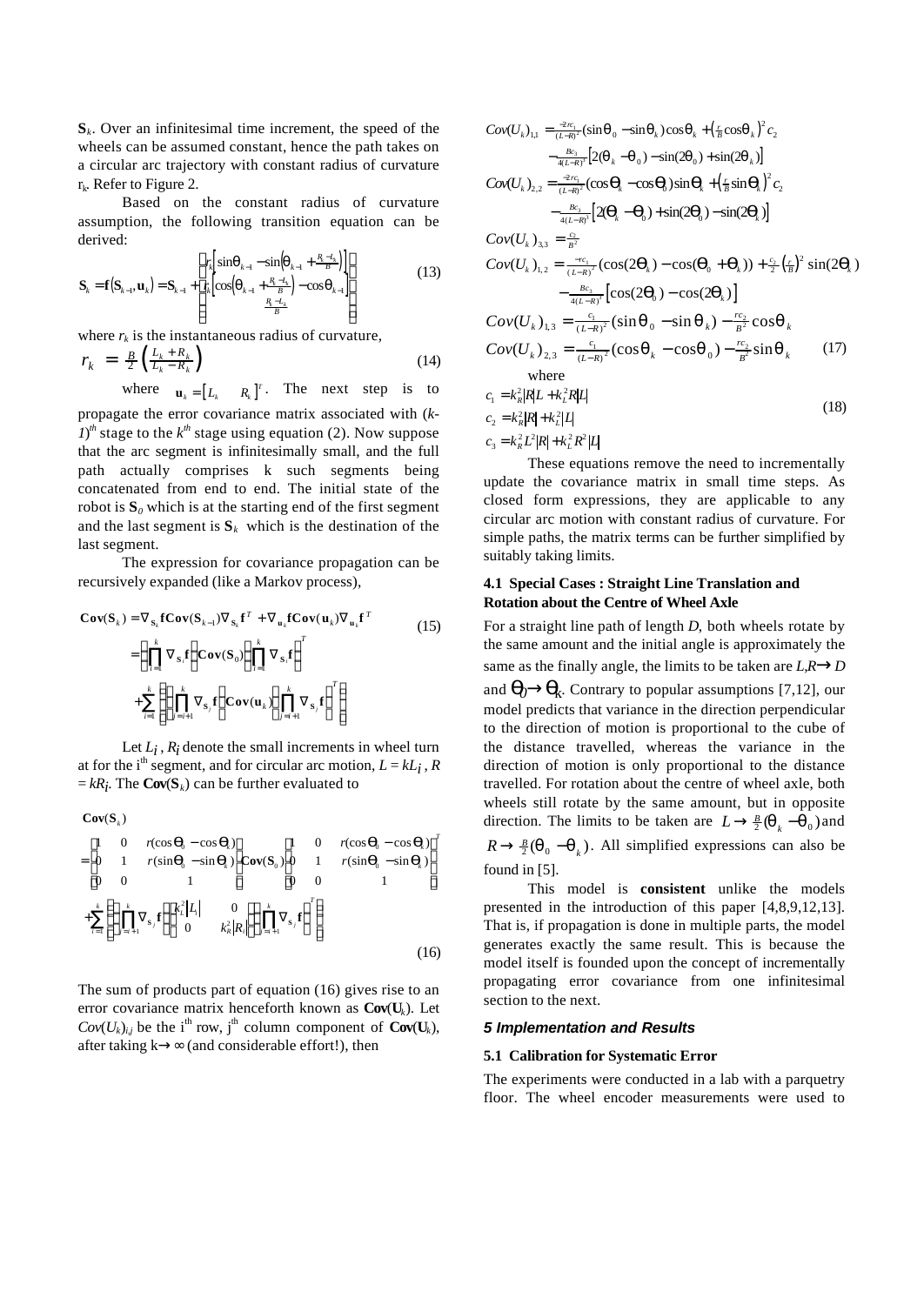calculate the perceived final state of the robot, whereas a sonar array [15] mounted on top of the robot was to used to estimate its actual state by sensing some reference walls placed close to the initial position. Two reference walls were used to establish the robot's coordinates and orientation.



**Figure 3 : Result of UMBmark test, before and after calibration. (metre units)**

The distribution of Cartesian offsets after the completion of *D*=4m square path for 5 runs in each sense (clockwise and counterclockwise), before and after calibration, are shown in Figure 3. The value of D has been chosen as such in order to make benchmark comparison with the results presented in [3].

The calibration results are presented in Table 1. Comparison with other robot vehicles are made in Table 2. All except Cybermotion K2A are calibrated. It can be seen that the measure of dead-reckoning accuracy for systematic errors, Emax,syst , of Werrimbi is comparable to those achievable by many advanced odometry systems. Further calibration has been carried out with the compensated parameters but no significant improvement has been made.

|                                          | <b>Before</b> | After |
|------------------------------------------|---------------|-------|
| $\underline{\mathbf{x}_{c.g.,CCW}}$ (mm) |               | -26   |
| $y_{c.g.,CCW}$ (mm)                      | -94           | 16    |
| $\mathbf{x}_{\text{c.g., CW}}$ (mm)      | 32            | 15    |
| $y_{c.g., CW}$ (mm)                      | 31            |       |
|                                          | 135           |       |

**Table 1 : Key results before and after calibration**

**Table 2 : Comparison of dead-reckoning accuracy and approximate cost of our design with four vehicles. The first four sets of figures are obtained from [3]**

| Vehicle                    | Lmaxysyst  | Cost (US\$) |
|----------------------------|------------|-------------|
| <b>TRC LabMate</b>         | average 27 | 10K         |
| <b>Cybermotion K2A</b>     | 63         | < 50K       |
| <b>CLAPPER</b>             | 22.        | 30K         |
| <b>Andros with Trailer</b> | 74         |             |
| Werrimbi                   |            |             |

#### **5.2 Computation of Non-systematic Error Parameters**

After calibration, Werrimbi was programmed such that it scanned two reference walls, moved forwards 10 metres, moved backward 10 metres, re-scanned the two reference walls and compared the position estimation from sonar sensing and odometry reading. The process was repeated 60 times (5 hours consumed) and the difference in the Cartesian coordinates, (*ex*, *ey*) and the difference in orientation *et* for all 60 runs are plotted against each other in Figure 4(a)-(c). The values of  $k<sub>L</sub>$  and  $k<sub>R</sub>$  have been obtained by fitting error ellipses to the data, and they are  $k_L$ =0.00040m<sup>1/2</sup>,  $k_R$ =0.00058m<sup>1/2</sup>. In Figure 4, both the 95% confidence error ellipses of the actual data and the 95% confidence error ellipses generated with  $k_L$  and  $k_R$  are overlayed on the plots for comparison.

## *6 Conclusion and Future Work*

This work is the preliminary stage of a robotics mapping project [5]. It draws together the key considerations and procedures involved in the calibration and error modelling for an odometry design. An accurate odometry system has been presented which is comparable to the best reported system but can be fabricated at low cost. A new first order odometry error model has been derived to propagate the state error covariance following a motion. The error model takes the form of a covariance matrix which is prevalent in statistics and filtering theory, hence could easily fit into many powerful tools such as the Kalman Filter. This model cannot account for unexpected errors such as hitting a bump on the floor, which violates the flat floorplan assumption. For certain applications such as mapping, external referencing should be deployed to detect such errors.

## *7 Acknowledgment*

The authors are grateful to Mr. Greg Curmi who took part in the design of the robot.



**(a)** *ex* **versus** *ey*